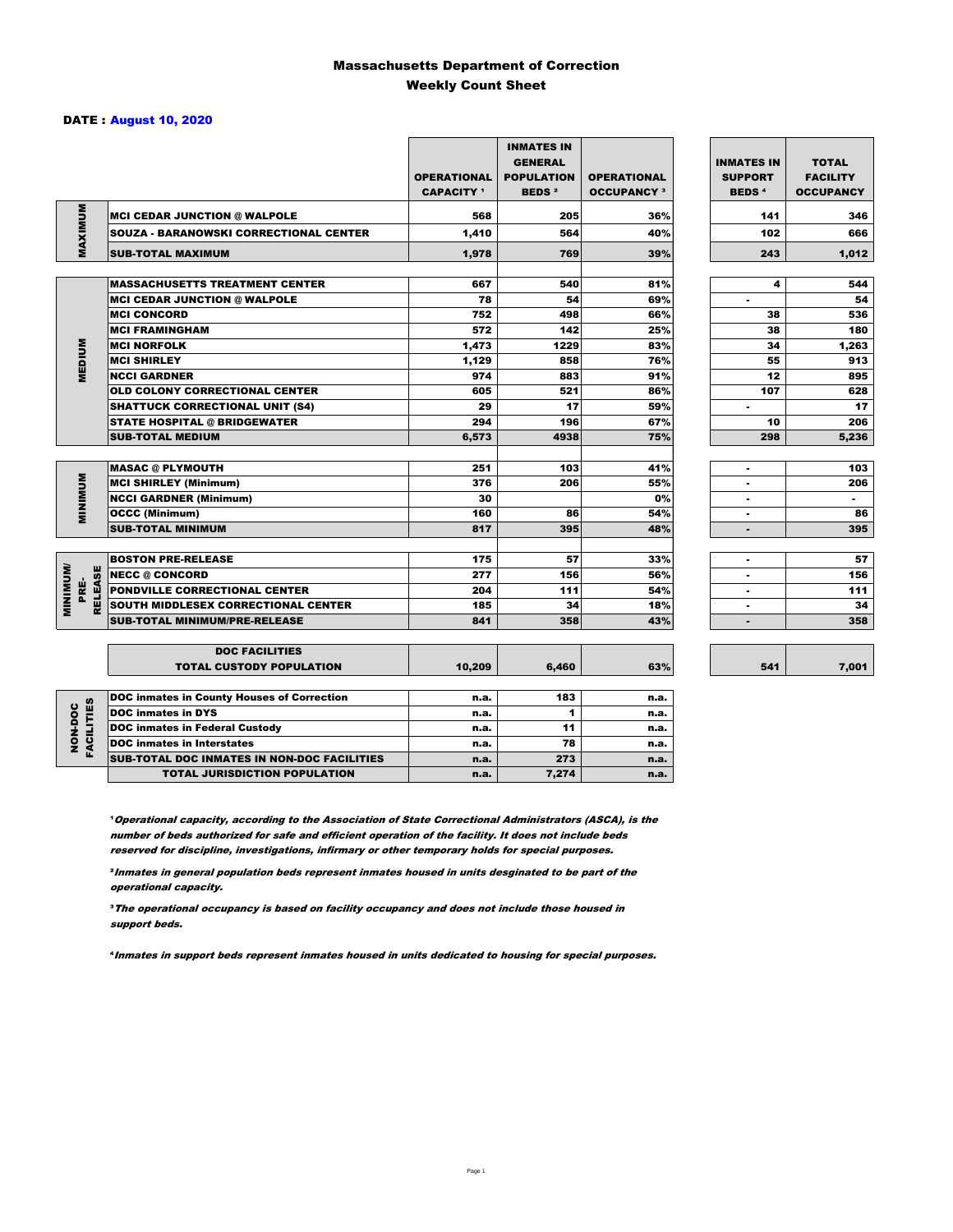### Massachusetts Department of Correction Weekly Count Sheet

| <b>CORRECTIONAL FACILITIES</b>      | <b>TREATMENT</b> | <b>FACILITY</b>  |
|-------------------------------------|------------------|------------------|
| <b>HOSPITAL MISSION</b>             | <b>BEDS</b>      | <b>OCCUPANCY</b> |
| <b>ISHATTUCK CORRECTIONAL UNIT</b>  | 29               |                  |
| <b>STATE HOSPITAL @ BRIDGEWATER</b> | 372              | 196              |
| <b>TOTAL</b>                        | 401              | 213              |

| <b>DOC INMATES IN COUNTY FACILITIES</b>                        | <b>FACILITY</b>  |
|----------------------------------------------------------------|------------------|
|                                                                | <b>OCCUPANCY</b> |
| <b>BARNSTABLE COUNTY</b>                                       |                  |
| <b>BERKSHIRE COUNTY</b>                                        | 4                |
| <b>BRISTOL COUNTY</b>                                          |                  |
| <b>DUKES COUNTY</b>                                            |                  |
| <b>ESSEX COUNTY</b>                                            | 1                |
| <b>FRANKLIN COUNTY</b>                                         | 8                |
| <b>HAMPDEN COUNTY*</b>                                         | 129              |
| <b>HAMPSHIRE COUNTY</b>                                        | 7                |
| <b>MIDDLESEX COUNTY</b>                                        | -                |
| <b>NORFOLK COUNTY</b>                                          |                  |
| <b>PLYMOUTH COUNTY</b>                                         | 33               |
| <b>SUFFOLK COUNTY</b>                                          | 1                |
| <b>WORCESTER COUNTY</b>                                        | ۰                |
| <b>TOTAL</b>                                                   | 183              |
| *Note* Hampden County has 76 Section 35 inmates (Stoney Brook) |                  |
| <b>DOC INMATES IN OTHER FACILITIES</b>                         | <b>FACILITY</b>  |
|                                                                | <b>OCCUPANCY</b> |
| <b>FEDERAL BUREAU OF PRISONS</b>                               | 11               |
| <b>DYS</b>                                                     | 1                |
| <b>INTERSTATES</b>                                             | 78               |
| <b>TOTAL</b>                                                   | 90               |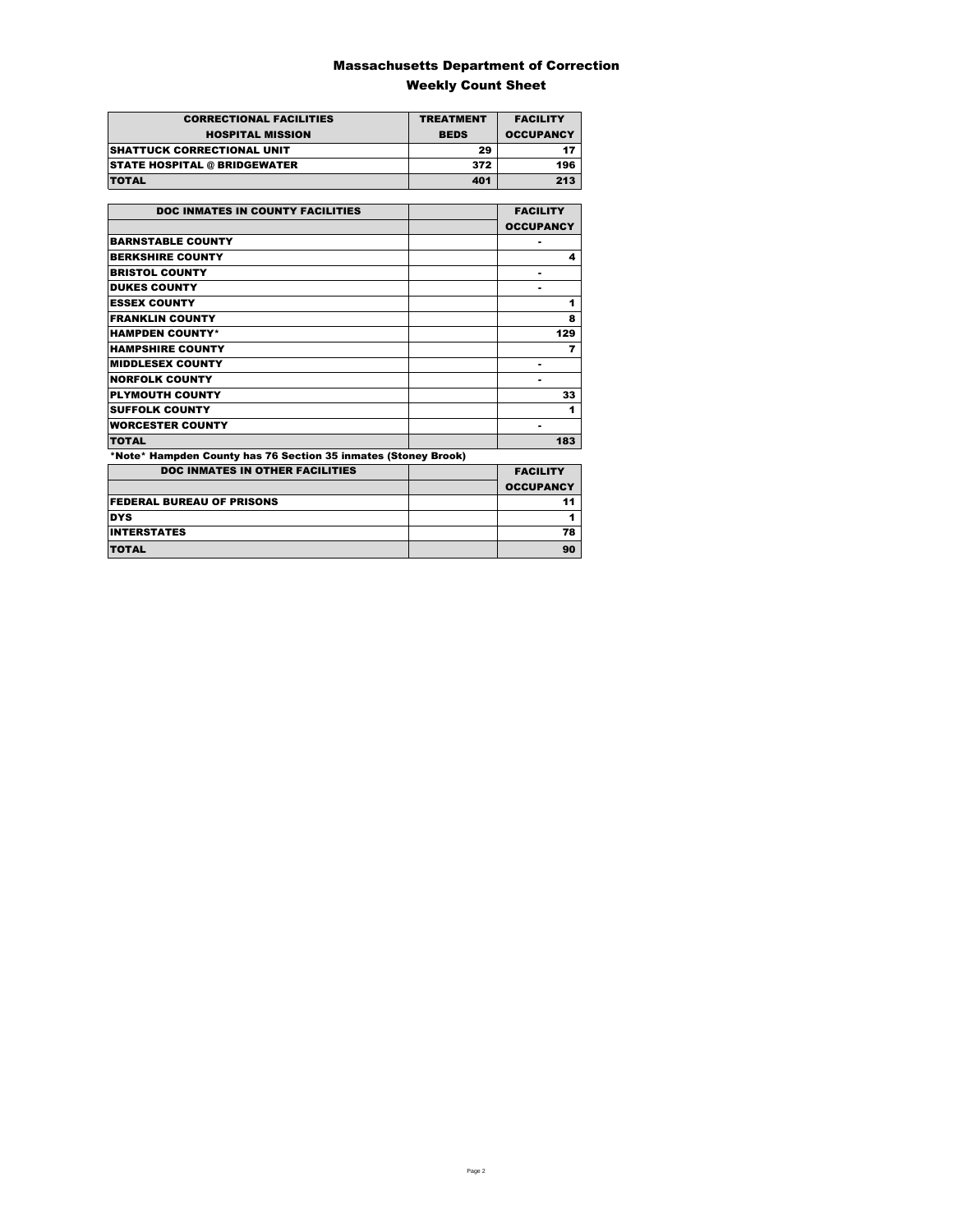#### **08/10/20**

| <b>COUNTY</b>                           | <b>SECURITY LEVEL</b>                |                                  |                              |                             |                                  |                                |                                  |                                |                                     |                            | <b>TOTAL</b>                     |                            |
|-----------------------------------------|--------------------------------------|----------------------------------|------------------------------|-----------------------------|----------------------------------|--------------------------------|----------------------------------|--------------------------------|-------------------------------------|----------------------------|----------------------------------|----------------------------|
| <b>BARNSTABLE</b>                       | <b>TYPE</b>                          | <b>MAXIMUM</b>                   |                              | <b>MEDIUM</b>               |                                  |                                | <b>MINIMUM</b>                   |                                | <b>PRE-RELEASE</b>                  |                            | <b>TOTAL</b>                     |                            |
|                                         |                                      | <b>MALE</b>                      | <b>FEMALE</b>                | <b>MALE</b>                 | <b>FEMALE</b>                    | <b>MALE</b>                    | <b>FEMALE</b>                    | <b>MALE</b>                    | <b>FEMALE</b>                       | <b>MALE</b>                | <b>FEMALE</b>                    | <b>FACILITY</b>            |
|                                         | <b>COUNTY</b>                        | $\mathbf 0$                      | $\mathbf{0}$                 | 62                          | 3                                | $\mathbf 0$                    | 0                                | $\mathbf{0}$                   | $\mathbf{0}$                        | 62                         | 3                                | 65                         |
| <b>HOUSE OF</b>                         | <b>STATE</b>                         | $\mathbf{0}$                     | $\mathbf 0$                  | 0<br>0                      | $\mathbf 0$                      | $\mathbf 0$<br>$\mathbf{0}$    | $\overline{0}$                   | $\mathbf{0}$                   | $\overline{0}$                      | $\mathbf 0$<br>$\mathbf 0$ | $\mathbf 0$<br>0                 | $\mathbf 0$<br>$\mathbf 0$ |
| <b>CORRECTION</b>                       | FEDERAL<br><b>TOTAL</b>              | $\mathbf 0$<br>$\mathbf 0$       | $\mathbf{0}$<br>$\mathbf{0}$ | 62                          | 0<br>3                           | $\overline{0}$                 | $\mathbf 0$<br>$\mathbf 0$       | $\mathbf 0$<br>$\mathbf{0}$    | $\overline{0}$<br>$\mathbf 0$       | 62                         | 3                                | 65                         |
|                                         | <b>COUNTY</b>                        | $\mathbf 0$                      | $\mathbf{0}$                 | 90                          | 7                                | $\mathbf 0$                    | $\mathbf 0$                      | $\mathbf 0$                    | $\overline{0}$                      | 90                         | 7                                | 97                         |
| JAIL                                    | <b>OTHER COUNTY</b>                  | $\mathbf 0$                      | $\mathbf{0}$                 | 0                           | 1                                | $\mathbf{0}$                   | $\overline{0}$                   | $\mathbf 0$                    | $\overline{0}$                      | $\mathbf 0$                | 1                                | 1                          |
|                                         | <b>FEDERAL</b>                       | $\mathbf 0$                      | $\mathbf{0}$                 | 0                           | C                                | $\Omega$                       | $\overline{0}$                   | $\Omega$                       | $\overline{0}$                      | $\mathbf 0$                | 0                                | $\mathbf 0$                |
|                                         | <b>TOTAL</b>                         | $\overline{0}$                   | $\Omega$                     | 90                          | 8                                | $\Omega$                       | $\overline{0}$                   | $\Omega$                       | $\overline{0}$                      | 90                         | 8                                | 98                         |
|                                         | <b>FACILITY TOTAL</b>                | 0                                | 0                            | 152                         | 11                               | $\mathbf{0}$                   | 0                                | 0                              | 0                                   | 152                        | 11                               | 163                        |
| <b>BERKSHIRE</b>                        | <b>TYPE</b>                          | <b>MAXIMUM</b>                   |                              |                             | <b>MEDIUM</b>                    |                                | <b>MINIMUM</b>                   |                                | <b>PRE-RELEASE</b>                  |                            | <b>TOTAL</b>                     |                            |
|                                         |                                      | <b>MALE</b>                      | <b>FEMALE</b>                | <b>MALE</b>                 | <b>FEMALE</b>                    | <b>MALE</b>                    | <b>FEMALE</b>                    | <b>MALE</b>                    | <b>FEMALE</b>                       | <b>MALE</b>                | <b>FEMALE</b>                    | <b>FACILITY</b>            |
|                                         | <b>COUNTY</b>                        | $\mathbf{0}$                     | $\mathbf 0$                  | 47                          | 0                                | $\mathbf{0}$                   | $\mathbf{0}$                     | $\mathbf{0}$                   | $\mathbf 0$                         | 47                         | 0                                | 47                         |
| <b>HOUSE OF</b>                         | <b>STATE</b>                         | 0                                | $\mathbf{0}$                 | 4                           | $\mathbf 0$                      | $\mathbf{0}$                   | $\mathbf 0$                      | $\mathbf{0}$                   | $\mathbf{0}$                        | $\overline{4}$             | 0                                | 4                          |
| <b>CORRECTION</b>                       | <b>FEDERAL</b><br><b>TOTAL</b>       | $\mathbf 0$<br>$\overline{0}$    | $\mathbf 0$<br>$\mathbf{0}$  | 0<br>51                     | $\overline{0}$<br>$\overline{0}$ | $\mathbf{0}$<br>$\overline{0}$ | $\overline{0}$<br>$\overline{0}$ | $\mathbf{0}$<br>$\mathbf{0}$   | $\mathbf 0$<br>$\overline{0}$       | $\mathbf 0$<br>51          | 0<br>$\overline{0}$              | $\mathbf 0$<br>51          |
|                                         | <b>COUNTY</b>                        | $\overline{0}$                   | $\overline{0}$               | 85                          | $\overline{0}$                   | $\mathbf 0$                    | $\overline{0}$                   | $\overline{0}$                 | $\overline{0}$                      | 85                         | $\mathbf{0}$                     | 85                         |
| <b>JAIL</b>                             | <b>OTHER COUNTY</b>                  | 0                                | $\mathbf{0}$                 | 0                           | $\overline{0}$                   | $\mathbf{0}$                   | $\mathbf 0$                      | $\Omega$                       | $\mathbf{0}$                        | 0                          | $\mathbf{0}$                     | $\pmb{0}$                  |
|                                         | <b>FEDERAL</b>                       | $\mathbf 0$                      | $\mathbf{0}$                 | 0                           | $\overline{0}$                   | $\mathbf{0}$                   | $\overline{0}$                   | $\mathbf 0$                    | $\overline{0}$                      | $\mathbf 0$                | $\mathbf{0}$                     | $\mathbf 0$                |
|                                         | <b>TOTAL</b>                         | $\mathbf 0$                      | $\mathbf{0}$                 | 85                          | $\overline{0}$                   | $\mathbf{0}$                   | $\mathbf 0$                      | $\mathbf{0}$                   | $\mathbf 0$                         | 85                         | $\overline{0}$                   | 85                         |
|                                         | <b>FACILITY TOTAL</b>                | 0                                | $\mathbf{0}$                 | 136                         | 0                                | 0                              | $\bf{0}$                         | 0                              | 0                                   | 136                        | 0                                | 136                        |
| <b>BRISTOL</b>                          | <b>TYPE</b>                          | <b>MAXIMUM</b>                   |                              |                             | <b>MEDIUM</b>                    |                                | <b>MINIMUM</b>                   |                                | <b>PRE-RELEASE</b>                  |                            | <b>TOTAL</b>                     |                            |
| <b>Ash Street</b>                       |                                      | <b>MALE</b>                      | <b>FEMALE</b>                | <b>MALE</b>                 | <b>FEMALE</b>                    | <b>MALE</b>                    | <b>FEMALE</b>                    | <b>MALE</b>                    | <b>FEMALE</b>                       | <b>MALE</b>                | <b>FEMALE</b>                    | <b>FACILITY</b>            |
|                                         | <b>COUNTY</b>                        | 0                                | $\mathbf{0}$                 | 16                          | $\mathbf 0$                      | $\mathbf 0$                    | 0                                | $\mathbf{0}$                   | $\overline{0}$                      | 16                         | 0                                | 16                         |
| <b>HOUSE OF</b>                         | <b>STATE</b>                         | $\mathbf{0}$                     | $\mathbf{0}$                 | 0                           | $\mathbf 0$                      | $\mathbf{0}$                   | $\mathbf{0}$                     | $\mathbf{0}$                   | $\mathbf{0}$                        | 0                          | 0                                | 0                          |
| <b>CORRECTION</b>                       | <b>FEDERAL</b>                       | $\mathbf{0}$                     | $\mathbf{0}$                 | 0                           | $\overline{0}$                   | $\mathbf{0}$                   | $\mathbf{0}$                     | $\mathbf{0}$                   | $\overline{0}$                      | $\mathbf 0$                | 0                                | $\mathbf 0$                |
|                                         | <b>TOTAL</b>                         | $\overline{0}$<br>$\overline{0}$ | $\mathbf{0}$<br>$\Omega$     | 16<br>81                    | $\overline{0}$<br>$\overline{0}$ | $\mathbf 0$<br>$\mathbf 0$     | $\overline{0}$<br>$\overline{0}$ | $\mathbf{0}$<br>$\overline{0}$ | $\overline{0}$<br>$\overline{0}$    | 16<br>81                   | $\overline{0}$<br>$\overline{0}$ | 16<br>81                   |
| JAIL                                    | <b>COUNTY</b><br><b>OTHER COUNTY</b> | $\mathbf 0$                      | $\mathbf 0$                  | 0                           | $\overline{0}$                   | $\mathbf{0}$                   | $\overline{0}$                   | $\mathbf 0$                    | $\overline{0}$                      | $\mathbf 0$                | $\mathbf{0}$                     | $\mathbf 0$                |
|                                         | <b>FEDERAL</b>                       | $\overline{0}$                   | $\mathbf{0}$                 | 0                           | $\overline{0}$                   | $\Omega$                       | $\mathbf 0$                      | $\Omega$                       |                                     | $\mathbf 0$                | $\mathbf{0}$                     | $\mathbf 0$                |
|                                         | <b>TOTAL</b>                         | $\overline{0}$                   | $\mathbf{0}$                 | 81                          | $\overline{0}$                   | $\overline{0}$                 | $\overline{0}$                   | $\overline{0}$                 | $\overline{0}$                      | 81                         | $\overline{0}$                   | 81                         |
|                                         | <b>FACILITY TOTAL</b>                | 0                                | 0                            | 97                          | 0                                | 0                              | 0                                | 0                              | 0                                   | 97                         | 0                                | 97                         |
| <b>BRISTOL</b>                          | <b>TYPE</b>                          | <b>MAXIMUM</b>                   |                              |                             | <b>MEDIUM</b>                    |                                |                                  |                                | <b>PRE-RELEASE</b>                  |                            |                                  |                            |
| <b>Dartmouth</b>                        |                                      | <b>MALE</b>                      | <b>FEMALE</b>                | <b>MALE</b>                 | <b>FEMALE</b>                    | <b>MALE</b>                    | <b>MINIMUM</b><br><b>FEMALE</b>  | <b>MALE</b>                    | <b>FEMALE</b>                       | <b>MALE</b>                | <b>TOTAL</b><br><b>FEMALE</b>    | <b>FACILITY</b>            |
|                                         | <b>COUNTY</b>                        | $\mathbf 0$                      | $\mathbf 0$                  | 130                         | 0                                | 0                              | 0                                | $\mathbf 0$                    | $\overline{0}$                      | 130                        | 0                                | 130                        |
| <b>HOUSE OF</b>                         | <b>STATE</b>                         | $\mathbf 0$                      | $\mathbf{0}$                 | 0                           | $\overline{0}$                   | $\Omega$                       | 0                                | $\Omega$                       | $\mathbf{0}$                        | 0                          | $\mathbf 0$                      | 0                          |
| <b>CORRECTION</b>                       | <b>FEDERAL</b>                       | $\mathbf 0$                      | $\mathbf{0}$                 | 3                           | 0                                | $\mathbf 0$                    | 0                                | $\mathbf 0$                    | $\mathbf{0}$                        | 3                          | 0                                | 3                          |
|                                         | <b>TOTAL</b>                         | $\mathbf 0$                      | $\mathbf{0}$                 | 133                         | $\mathbf 0$                      | $\overline{0}$<br>$\mathbf{0}$ | $\mathbf 0$                      | $\mathbf{0}$                   | $\overline{0}$                      | 133                        | $\mathbf{0}$                     | 133                        |
| JAIL                                    | <b>COUNTY</b><br><b>OTHER COUNTY</b> | $\mathbf 0$<br>$\overline{0}$    | $\mathbf{0}$<br>$\mathbf{0}$ | 372<br>49                   | 18<br>$\mathbf 0$                | $\mathbf{0}$                   | $\mathbf 0$<br>$\overline{0}$    | $\mathbf{0}$<br>$\mathbf 0$    | $\mathbf 0$<br>$\overline{0}$       | 372<br>49                  | 18<br>0                          | 390<br>49                  |
|                                         | <b>FEDERAL</b>                       | $\mathbf 0$                      | $\mathbf{0}$                 | 2                           | 0                                | $\mathbf{0}$                   | 0                                | $\mathbf{0}$                   | $\mathbf 0$                         | $\overline{2}$             | $\mathbf 0$                      | $\overline{2}$             |
|                                         | <b>TOTAL</b>                         | $\mathbf 0$                      | $\overline{0}$               | 423                         | 18                               | $\mathbf 0$                    | $\mathbf 0$                      | $\overline{0}$                 | $\mathbf 0$                         | 423                        | 18                               | 441                        |
|                                         | <b>FACILITY TOTAL</b>                | $\mathbf 0$                      | $\mathbf{0}$                 | 556                         | 18                               | $\mathbf{0}$                   | $\bf{0}$                         | 0                              | 0                                   | 556                        | 18                               | 574                        |
|                                         |                                      |                                  |                              |                             |                                  |                                |                                  |                                |                                     |                            |                                  |                            |
| <b>BRISTOL</b><br><b>Women's Center</b> | <b>TYPE</b>                          | <b>MAXIMUM</b><br><b>MALE</b>    | <b>FEMALE</b>                | <b>MALE</b>                 | <b>MEDIUM</b><br><b>FEMALE</b>   | <b>MALE</b>                    | <b>MINIMUM</b><br><b>FEMALE</b>  | <b>MALE</b>                    | <b>PRE-RELEASE</b><br><b>FEMALE</b> | <b>MALE</b>                | <b>TOTAL</b><br><b>FEMALE</b>    | <b>FACILITY</b>            |
|                                         | <b>COUNTY</b>                        | 0                                | 0                            | 0                           | 4                                | $\mathbf 0$                    | 1                                | 0                              | $\mathbf 0$                         | 0                          | 5                                | 5                          |
| <b>SENTENCED</b>                        | <b>STATE</b>                         | $\overline{0}$                   | $\Omega$                     | $\overline{0}$              | $\mathbf 0$                      | $\overline{0}$                 | $\mathbf 0$                      | $\mathbf{0}$                   | $\mathbf{0}$                        | $\mathbf{0}$               | $\overline{0}$                   | 0                          |
|                                         | <b>FEDERAL</b>                       | 0                                | $\mathbf 0$                  | 0                           | $\mathbf 0$                      | $\mathbf{0}$                   | $\mathbf 0$                      | $\mathbf 0$                    | $\mathbf 0$                         | $\pmb{0}$                  | 0                                | $\pmb{0}$                  |
|                                         | <b>TOTAL</b>                         | $\mathbf 0$                      | $\mathbf{0}$                 | $\overline{0}$              | $\overline{\mathcal{A}}$         | $\mathbf{0}$                   | $\mathbf{1}$                     | $\mathbf{0}$                   | $\overline{0}$                      | $\bf 0$                    | $\overline{5}$                   | $\overline{5}$             |
| <b>UNSENTENCED</b>                      | <b>COUNTY</b><br>INS                 | $\mathbf 0$<br>0                 | $\mathbf 0$<br>$\mathbf 0$   | $\overline{0}$<br>$\pmb{0}$ | 15<br>0                          | $\Omega$<br>$\mathbf 0$        | $\overline{0}$<br>0              | $\mathbf 0$<br>$\mathbf{0}$    | $\mathbf 0$<br>$\mathbf 0$          | $\pmb{0}$<br>$\pmb{0}$     | 15<br>0                          | 15<br>$\pmb{0}$            |
|                                         | <b>FEDERAL</b>                       | $\overline{0}$                   | $\Omega$                     | $\overline{0}$              | $\overline{0}$                   | $\mathbf{0}$                   | $\mathbf 0$                      | $\mathbf{0}$                   | $\mathbf 0$                         | $\pmb{0}$                  | 0                                | $\mathbf 0$                |
|                                         | <b>TOTAL</b>                         | $\overline{0}$                   | $\mathbf{0}$                 | $\mathbf 0$                 | 15                               | $\overline{0}$                 | $\overline{0}$                   | $\overline{0}$                 | $\overline{0}$                      | $\bf 0$                    | 15                               | 15                         |
|                                         | <b>FACILITY TOTAL</b>                | $\mathbf{0}$                     | $\mathbf{0}$                 | 0                           | 19                               | $\mathbf{0}$                   | 1                                | $\mathbf 0$                    | 0                                   | 0                          | 20                               | 20                         |
| <b>DUKES</b>                            | <b>TYPE</b>                          | <b>MAXIMUM</b>                   |                              |                             | <b>MEDIUM</b>                    |                                | <b>MINIMUM</b>                   |                                | <b>PRE-RELEASE</b>                  |                            |                                  |                            |
|                                         |                                      | <b>MALE</b>                      | <b>FEMALE</b>                | <b>MALE</b>                 | <b>FEMALE</b>                    | <b>MALE</b>                    | <b>FEMALE</b>                    | <b>MALE</b>                    | <b>FEMALE</b>                       |                            | <b>TOTAL</b>                     | MALE   FEMALE   FACILITY   |
|                                         | <b>COUNTY</b>                        | 6                                | $\mathbf{0}$                 | 1                           | $\mathbf 0$                      | 3 <sup>1</sup>                 | $\mathbf 0$                      | $\mathbf 0$                    | $\mathbf 0$                         | 10                         | $\mathbf{0}$                     | 10                         |
| <b>HOUSE OF</b>                         | <b>STATE</b>                         | $\mathbf 0$                      | 0                            | 0                           | $\overline{0}$                   | $\overline{0}$                 | 0                                | 0                              | $\mathbf 0$                         | 0                          | 0                                | $\pmb{0}$                  |
| <b>CORRECTION</b>                       | <b>FEDERAL</b>                       | 0                                | $\mathbf{0}$                 | 0                           | $\mathbf 0$                      | $\overline{0}$                 | $\overline{0}$                   | $\mathbf 0$                    | $\mathbf 0$                         | $\pmb{0}$                  | 0                                | $\mathbf 0$                |
|                                         | <b>TOTAL</b>                         | $6\phantom{1}$                   | $\mathbf 0$                  | $\mathbf{1}$                | $\mathbf 0$                      | $\mathbf{3}$                   | $\mathbf 0$                      | $\mathbf 0$                    | $\overline{0}$                      | 10                         | $\mathbf 0$                      | 10                         |
| JAIL                                    | <b>COUNTY</b><br><b>OTHER COUNTY</b> | 0<br>$\overline{0}$              | $\mathbf 0$<br>$\mathbf{0}$  | $\pmb{0}$<br>$\mathbf{0}$   | $\mathbf 0$<br>$\overline{0}$    | $\mathbf 0$<br>$\mathbf{0}$    | $\mathbf 0$<br>$\mathbf 0$       | $\mathbf 0$<br>$\mathbf{0}$    | $\mathbf 0$<br>$\overline{0}$       | $\mathbf 0$<br>$\mathbf 0$ | $\pmb{0}$<br>$\mathbf{0}$        | $\pmb{0}$<br>$\pmb{0}$     |
|                                         | <b>FEDERAL</b>                       | 0                                | $\mathbf 0$                  | 0                           | 0                                | $\mathbf 0$                    | 0                                | $\mathbf 0$                    | $\mathbf 0$                         | 0                          | $\pmb{0}$                        | $\pmb{0}$                  |
|                                         | <b>TOTAL</b>                         | $\mathbf 0$                      | $\mathbf{0}$                 | $\pmb{0}$                   | $\mathbf 0$                      | $\mathbf 0$                    | $\mathbf 0$                      | $\mathbf{0}$                   |                                     | $\pmb{0}$                  | $\mathbf 0$                      | $\mathbf 0$                |
|                                         | <b>FACILITY TOTAL</b>                | 6                                | $\mathbf 0$                  | 1                           | $\mathbf{0}$                     | $\overline{\mathbf{3}}$        | $\mathbf{0}$                     | $\mathbf{0}$                   |                                     | 10                         | 0                                | 10                         |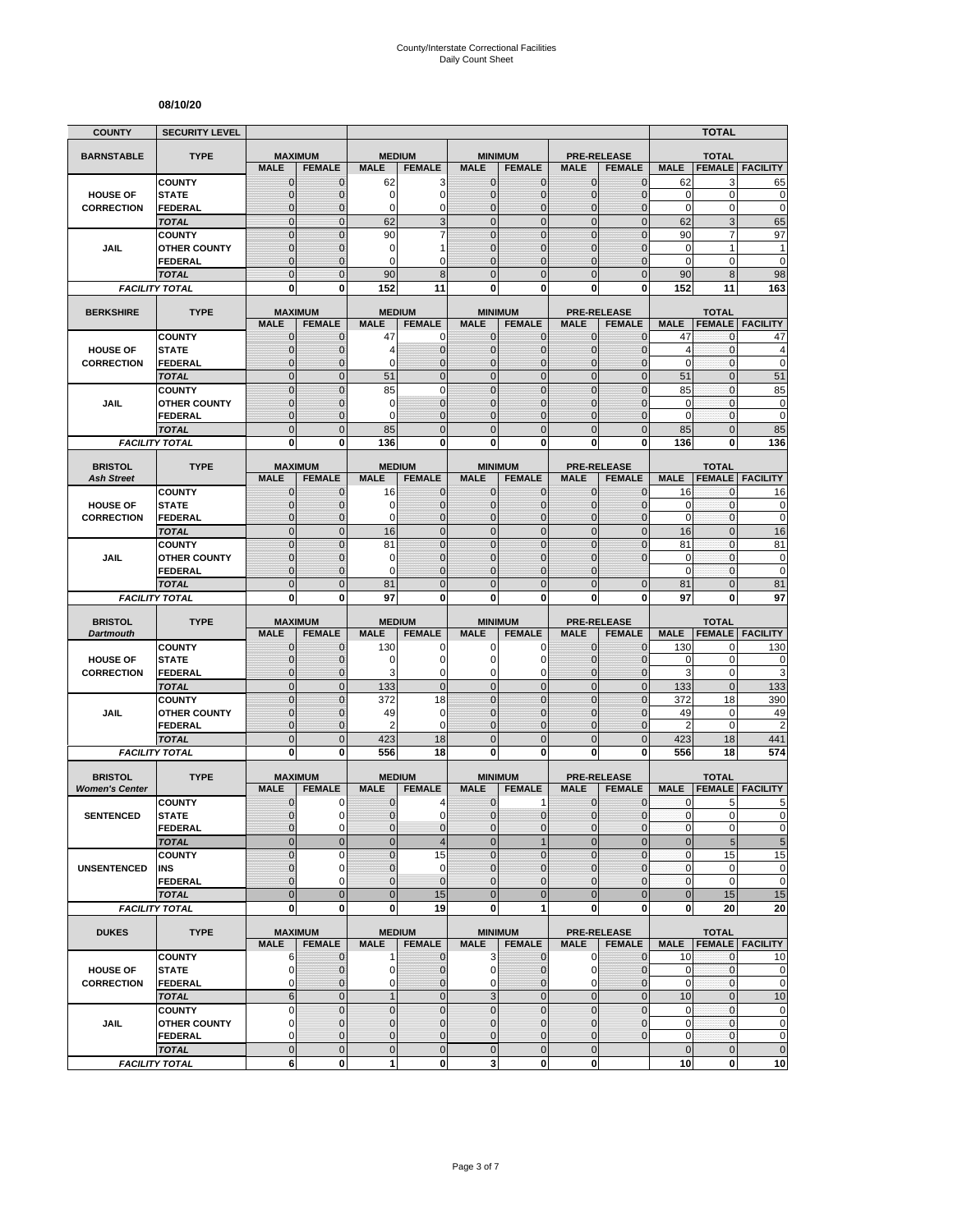# County/Interstate Correctional Facilities Daily Count Sheet

| <b>ESSEX</b>          | <b>TYPE</b>                           |                            | <b>MAXIMUM</b>                   | <b>MEDIUM</b>               |                                | <b>MINIMUM</b>               |                                 |                               | <b>PRE-RELEASE</b>                  |                   | <b>TOTAL</b>                  |                          |
|-----------------------|---------------------------------------|----------------------------|----------------------------------|-----------------------------|--------------------------------|------------------------------|---------------------------------|-------------------------------|-------------------------------------|-------------------|-------------------------------|--------------------------|
| <b>Middleton</b>      |                                       | <b>MALE</b>                | <b>FEMALE</b>                    | <b>MALE</b>                 | <b>FEMALE</b>                  | <b>MALE</b>                  | <b>FEMALE</b>                   | MALE                          | <b>FEMALE</b>                       | <b>MALE</b>       | <b>FEMALE</b>                 | <b>FACILITY</b>          |
|                       | <b>COUNTY</b>                         | 0                          | 0                                | 198                         | 0                              | $\mathbf 0$                  | $\mathbf{0}$                    | $\mathbf{0}$                  | $\Omega$                            | 198               | 0                             | 198                      |
| <b>HOUSE OF</b>       | <b>STATE</b>                          | 0                          | $\mathbf 0$                      | $\Omega$                    | 0                              | $\mathbf{0}$                 | $\Omega$                        | $\mathbf 0$                   | $\Omega$                            | $\Omega$          | $\Omega$                      | 0                        |
| <b>CORRECTION</b>     | <b>FEDERAL</b>                        | 0                          | $\mathbf 0$                      | 0                           | 0                              | $\mathbf{0}$                 | $\mathbf 0$                     | $\mathbf{0}$                  | $\mathbf 0$                         | $\mathbf 0$       | $\mathbf{0}$                  | $\mathbf 0$              |
|                       | <b>TOTAL</b>                          | $\overline{0}$             | $\overline{0}$                   | 198                         | $\mathbf 0$                    | $\mathbf 0$                  | $\overline{0}$                  | $\mathbf 0$                   | $\overline{0}$                      | 198               | $\mathbf{0}$                  | 198                      |
|                       | <b>COUNTY</b>                         | $\mathbf 0$<br>$\mathbf 0$ | $\overline{0}$<br>$\overline{0}$ | 694<br>0                    | $\overline{0}$<br>0            | $\mathbf{0}$<br>$\mathbf{0}$ | $\Omega$<br>$\mathbf{0}$        | $\mathbf 0$<br>$\mathbf 0$    | $\Omega$<br>ſ                       | 694<br>0          | $\mathbf 0$<br>$\mathbf 0$    | 694<br>$\mathbf 0$       |
| JAIL                  | <b>OTHER COUNTY</b><br><b>FEDERAL</b> | $\mathbf{0}$               |                                  | $\Omega$                    | $\Omega$                       | $\mathbf{0}$                 | $\Omega$                        | $\mathbf{0}$                  | 0                                   | $\Omega$          | $\mathbf 0$                   | 0                        |
|                       | <b>TOTAL</b>                          | $\overline{0}$             | $\mathbf 0$                      | 694                         | $\Omega$                       | $\Omega$                     | $\Omega$                        | $\overline{0}$                | $\Omega$                            | 694               | $\Omega$                      | 694                      |
|                       | <b>FACILITY TOTAL</b>                 | 0                          | 0                                | 892                         | O                              | $\bf{0}$                     | 0                               | 0                             | 0                                   | 892               | 0                             | 892                      |
|                       |                                       |                            |                                  |                             |                                |                              |                                 |                               |                                     |                   |                               |                          |
| <b>ESSEX</b>          | <b>TYPE</b>                           |                            | <b>MAXIMUM</b>                   |                             | <b>MEDIUM</b>                  |                              | <b>MINIMUM</b>                  |                               | <b>PRE-RELEASE</b>                  |                   | <b>TOTAL</b>                  |                          |
| W.I.T.                |                                       | <b>MALE</b>                | <b>FEMALE</b>                    | <b>MALE</b>                 | <b>FEMALE</b>                  | <b>MALE</b>                  | <b>FEMALE</b>                   | <b>MALE</b>                   | <b>FEMALE</b>                       | <b>MALE</b>       | <b>FEMALE</b>                 | <b>FACILITY</b>          |
| <b>SENTENCED</b>      | <b>COUNTY</b>                         | $\mathbf{0}$<br>0          | 0<br>$\mathbf 0$                 | $\mathbf 0$<br>$\mathbf{0}$ | 0<br>$\mathbf 0$               | $\mathbf 0$<br>$\mathbf{0}$  | $\mathbf{0}$                    | $\mathbf 0$                   | 6<br>$\Omega$                       | 0<br>$\mathbf{0}$ | 6<br>$\mathbf 0$              | 6<br>0                   |
|                       | <b>STATE</b><br><b>FEDERAL</b>        | $\overline{0}$             | $\mathbf 0$                      | $\mathbf{0}$                | 0                              | $\mathbf{0}$                 | $\mathbf{0}$<br>0               | 0<br>$\mathbf 0$              | 0                                   | $\mathbf{0}$      | 0                             | 0                        |
|                       | <b>TOTAL</b>                          | $\overline{0}$             | $\overline{0}$                   | $\mathbf 0$                 | $\overline{0}$                 | $\mathbf{0}$                 | $\overline{0}$                  | $\overline{0}$                | 6                                   | $\mathbf{0}$      | 6                             | 6                        |
|                       | <b>FACILITY TOTAL</b>                 | 0                          | 0                                | $\bf{0}$                    | O                              | $\bf{0}$                     | $\mathbf{0}$                    | 0                             | 6                                   | $\bf{0}$          | 6                             | 6                        |
|                       |                                       |                            |                                  |                             |                                |                              |                                 |                               |                                     |                   |                               |                          |
| <b>ESSEX</b>          | <b>TYPE</b>                           |                            | <b>MAXIMUM</b>                   |                             | <b>MEDIUM</b>                  |                              | <b>MINIMUM</b>                  |                               | <b>PRE-RELEASE</b>                  |                   | <b>TOTAL</b>                  |                          |
| LCAC                  |                                       | <b>MALE</b>                | <b>FEMALE</b>                    | <b>MALE</b>                 | <b>FEMALE</b>                  | <b>MALE</b>                  | <b>FEMALE</b>                   | <b>MALE</b>                   | <b>FEMALE</b>                       | <b>MALE</b>       |                               | <b>FEMALE</b>   FACILITY |
|                       | <b>COUNTY</b>                         | 0                          | 0                                | $\mathbf{0}$                | 0                              | 0                            | $\mathbf{0}$                    | 77                            | $\Omega$                            | 77                | $\Omega$                      | 77                       |
| <b>HOUSE OF</b>       | <b>STATE</b>                          | 0                          | $\overline{0}$                   | $\mathbf 0$                 | 0                              | $\mathbf 0$                  | $\Omega$                        | 1                             | $\Omega$                            | 1                 | $\mathbf 0$                   |                          |
| <b>CORRECTION</b>     | FEDERAL                               | 0                          | 0                                | $\mathbf{0}$                | 0                              | 0                            | $\Omega$                        | 1                             | $\mathbf 0$                         | $\mathbf{1}$      | $\mathbf 0$                   | 1                        |
|                       | <b>TOTAL</b>                          | $\Omega$                   | $\overline{0}$                   | $\mathbf 0$                 | $\overline{0}$                 | $\mathbf{0}$                 | $\Omega$                        | 79                            | $\Omega$                            | 79                | $\Omega$                      | 79                       |
|                       | <b>FACILITY TOTAL</b>                 | 0                          | 0                                | 0                           | 0                              | $\bf{0}$                     | 0                               | 79                            | $\bf{0}$                            | 79                | 0                             | 79                       |
|                       |                                       |                            |                                  |                             |                                |                              |                                 |                               |                                     |                   |                               |                          |
| <b>FRANKLIN</b>       | <b>TYPE</b>                           | <b>MALE</b>                | <b>MAXIMUM</b><br><b>FEMALE</b>  | <b>MALE</b>                 | <b>MEDIUM</b><br><b>FEMALE</b> | <b>MALE</b>                  | <b>MINIMUM</b><br><b>FEMALE</b> | <b>MALE</b>                   | <b>PRE-RELEASE</b><br><b>FEMALE</b> | <b>MALE</b>       | <b>TOTAL</b><br><b>FEMALE</b> | <b>FACILITY</b>          |
|                       | <b>COUNTY</b>                         | $\mathbf{0}$               | 0                                | 42                          | 4                              | $\mathbf{0}$                 | 0                               | 0                             | $\Omega$                            | 42                | $\overline{4}$                | 46                       |
| <b>HOUSE OF</b>       | <b>OTHER - VT</b>                     | 0                          | $\overline{0}$                   | 0                           | 0                              | $\mathbf 0$                  |                                 | $\mathbf 0$                   | $\Omega$                            | $\mathbf 0$       | $\mathbf 0$                   | 0                        |
| <b>CORRECTION</b>     | <b>STATE</b>                          | $\Omega$                   | $\mathbf 0$                      | 6                           | 0                              |                              |                                 | 0                             | ſ                                   | $\overline{7}$    | $\mathbf{1}$                  | 8                        |
|                       | FEDERAL                               | $\mathbf{0}$               | $\overline{0}$                   | $\mathbf 0$                 | 0                              | $\mathbf{0}$                 | $\mathbf{0}$                    | 0                             | $\overline{0}$                      | $\mathbf 0$       | $\mathbf 0$                   | $\pmb{0}$                |
|                       | <b>TOTAL</b>                          | $\overline{0}$             | $\mathbf{0}$                     | 48                          | $\overline{4}$                 | $\overline{1}$               | $\mathbf{1}$                    | $\mathbf 0$                   | $\overline{0}$                      | 49                | 5                             | 54                       |
|                       | <b>COUNTY</b>                         | $\Omega$                   | $\overline{0}$                   | 55                          | 10                             | $\Omega$                     | $\Omega$                        | $\mathbf 0$                   | $\Omega$                            | 55                | 10                            | 65                       |
| JAIL                  | <b>OTHER COUNTY</b>                   | 0                          | $\mathbf 0$                      | 27                          | 0                              | $\mathbf 0$                  | $\Omega$                        | $\mathbf 0$                   | $\sqrt{ }$                          | 27                | $\mathbf 0$                   | 27                       |
|                       | <b>FEDERAL</b>                        | 0                          | 0                                | 0                           | 0                              | $\mathbf{0}$                 | $\Omega$                        | $\mathbf{0}$                  | $\Omega$                            | $\mathbf 0$       | $\mathbf 0$                   | $\mathbf 0$              |
|                       | <b>TOTAL</b>                          | $\mathbf{0}$               | $\overline{0}$                   | 82                          | 10                             | $\mathbf{0}$                 | $\Omega$                        | $\overline{0}$                | $\Omega$                            | 82                | 10                            | 92                       |
|                       | <b>FACILITY TOTAL</b>                 | 0                          | 0                                | 130                         | 14                             | 1                            | 1                               | 0                             | 0                                   | 131               | 15                            | 146                      |
| <b>HAMPDEN</b>        | <b>TYPE</b>                           |                            | <b>MAXIMUM</b>                   | <b>MEDIUM</b>               |                                | <b>MINIMUM</b>               |                                 |                               | <b>PRE-RELEASE</b>                  |                   | <b>TOTAL</b>                  |                          |
| <b>HOC/JAIL</b>       |                                       | <b>MALE</b>                | <b>FEMALE</b>                    | <b>MALE</b>                 | <b>FEMALE</b>                  | <b>MALE</b>                  | <b>FEMALE</b>                   | <b>MALE</b>                   | <b>FEMALE</b>                       | <b>MALE</b>       | <b>FEMALE</b>                 | <b>FACILITY</b>          |
|                       | <b>COUNTY</b>                         | 0                          | 0                                | 96                          | 0                              | 21                           | 0                               | 0                             | $\mathbf 0$                         | 117               | $\mathbf{0}$                  | 117                      |
| <b>HOUSE OF</b>       | <b>STATE</b>                          | 0                          | $\overline{0}$                   | 22                          | 0                              | 21                           | $\Omega$                        | 1                             | $\Omega$                            | 44                | $\Omega$                      | 44                       |
| <b>CORRECTION</b>     | <b>STATE - ELMO</b>                   |                            |                                  |                             |                                |                              |                                 | 0                             | 0                                   | 0                 | $\mathbf{0}$                  | $\mathbf 0$              |
|                       | <b>FEDERAL</b>                        | $\mathbf{0}$               | $\mathbf 0$                      | $\Omega$                    | 0                              | 0                            | $\mathbf{0}$                    | $\mathbf 0$                   | 0                                   | $\Omega$          | $\Omega$                      | 0                        |
|                       | <b>TOTAL</b>                          | $\overline{0}$             | $\overline{0}$                   | 118                         | $\overline{0}$                 | 42                           | $\mathbf{0}$                    | $\overline{1}$                | $\Omega$                            | 161               | $\Omega$                      | 161                      |
|                       | <b>COUNTY</b>                         | $\overline{0}$             | $\overline{0}$                   | 398                         | 0                              | $\mathbf 0$                  | $\overline{0}$                  | $\overline{0}$                | $\overline{0}$                      | 398               | $\mathbf{0}$                  | 398                      |
| <b>JAIL</b>           | <b>OTHER COUNTY</b>                   | 0<br>$\Omega$              | $\mathbf 0$<br>$\mathbf 0$       | 0<br>10                     | 0<br>$\Omega$                  | $\mathbf{0}$                 | $\Omega$<br>$\Omega$            | $\mathbf 0$                   | $\sqrt{ }$<br>$\Omega$              | $\mathbf 0$       | $\mathbf 0$<br>$\Omega$       | 0<br>11                  |
|                       | <b>FEDERAL</b><br><b>TOTAL</b>        | $\overline{0}$             | $\overline{0}$                   | 408                         | $\Omega$                       |                              | $\overline{0}$                  | $\mathbf 0$<br>$\overline{0}$ | $\Omega$                            | 11<br>409         | O                             | 409                      |
|                       | <b>FACILITY TOTAL</b>                 |                            | $\boldsymbol{0}$                 | 526                         | 0                              |                              | 0                               | 1                             | 0                                   | 570               |                               | 570                      |
|                       |                                       | $\mathbf{0}$               |                                  |                             |                                | 43                           |                                 |                               |                                     |                   | $\mathbf{0}$                  |                          |
| <b>HAMPDEN</b>        | <b>TYPE</b>                           |                            | <b>MAXIMUM</b>                   |                             | <b>MEDIUM</b>                  |                              | <b>MINIMUM</b>                  |                               | <b>PRE-RELEASE</b>                  |                   | <b>TOTAL</b>                  |                          |
| <b>WMCAC</b>          |                                       | <b>MALE</b>                | <b>FEMALE</b>                    | <b>MALE</b>                 | <b>FEMALE</b>                  | <b>MALE</b>                  | <b>FEMALE</b>                   | <b>MALE</b>                   | <b>FEMALE</b>                       | <b>MALE</b>       |                               | <b>FEMALE</b> FACILITY   |
|                       | <b>COUNTY</b>                         | $\mathbf 0$                | $\mathbf{0}$                     | $\mathbf 0$                 | 0                              | 16                           | 0                               | $\mathbf 0$                   | $\mathbf 0$                         | 16                | 0                             | 16                       |
| <b>HOUSE OF</b>       | <b>STATE</b>                          | $\mathbf{0}$               | $\mathbf{0}$                     | $\overline{0}$              | 0                              | $\mathbf 0$                  | 0                               | $\mathbf{0}$                  | 0                                   | $\mathbf 0$       | $\mathbf 0$                   | 0                        |
| <b>CORRECTION</b>     | <b>FEDERAL</b>                        | $\mathbf{0}$               | 0                                | $\overline{0}$              | 0                              | $\mathbf 0$                  | $\Omega$                        | $\mathbf{0}$                  | 0                                   | $\mathbf 0$       | $\mathbf 0$                   | $\pmb{0}$                |
|                       | <b>TOTAL</b>                          | $\mathbf 0$                | $\overline{0}$                   | $\overline{0}$              | $\overline{0}$                 | 16                           | $\mathbf{0}$                    | $\mathbf 0$                   | $\mathbf 0$                         | 16                | $\mathbf 0$                   | 16                       |
|                       | <b>FACILITY TOTAL</b>                 | $\bf{0}$                   | 0                                | $\mathbf{0}$                | 0                              | 16                           | 0                               | 0                             | $\bf{0}$                            | 16                | 0                             | 16                       |
|                       |                                       |                            |                                  |                             |                                |                              |                                 |                               |                                     |                   |                               |                          |
| <b>HAMPDEN</b>        | <b>TYPE</b>                           | <b>MALE</b>                | <b>MAXIMUM</b><br><b>FEMALE</b>  | <b>MALE</b>                 | <b>MEDIUM</b><br><b>FEMALE</b> | <b>MALE</b>                  | <b>MINIMUM</b>                  | <b>MALE</b>                   | <b>PRE-RELEASE</b><br><b>FEMALE</b> | <b>MALE</b>       | <b>TOTAL</b>                  | <b>FEMALE</b> FACILITY   |
| <b>Women's Center</b> | <b>COUNTY</b>                         | 0                          | 0                                | $\mathbf 0$                 | 15                             | $\mathbf 0$                  | <b>FEMALE</b><br>5              | 0                             | 0                                   | 0                 | 20                            | 20                       |
| <b>HOUSE OF</b>       | <b>STATE</b>                          | $\mathbf{0}$               | $\mathbf 0$                      | $\mathbf{0}$                | 5                              | $\mathbf{0}$                 | 2                               | $\mathbf 0$                   | 1                                   | $\mathbf 0$       | 8                             | 8                        |
| <b>CORRECTION</b>     | <b>FEDERAL</b>                        | 0                          | 0                                | 0                           | 0                              | $\mathbf 0$                  | 0                               | $\mathbf{0}$                  | 0                                   | $\overline{0}$    | $\mathbf 0$                   | $\mathbf 0$              |
|                       | <b>TOTAL</b>                          | 0                          | $\mathbf 0$                      | $\overline{0}$              | 20                             | $\mathbf{0}$                 | $\overline{7}$                  | $\mathbf{0}$                  |                                     | $\mathbf{0}$      | 28                            | 28                       |
|                       | <b>COUNTY</b>                         | $\overline{0}$             | $\mathbf 0$                      | $\mathbf{0}$                | 43                             | $\mathbf{0}$                 | 0                               | $\overline{0}$                | $\overline{0}$                      | $\mathbf{0}$      | 43                            | 43                       |
| <b>JAIL</b>           | <b>OTHER COUNTY</b>                   | 0                          | $\mathbf 0$                      | $\mathbf 0$                 | 0                              | $\mathbf 0$                  | $\mathbf{0}$                    | $\mathbf{0}$                  | $\Omega$                            | $\mathbf 0$       | $\mathbf 0$                   | 0                        |
|                       | <b>FEDERAL</b>                        | $\mathbf 0$                | $\mathbf 0$                      | $\mathbf{0}$                | 0                              | $\mathbf 0$                  | $\mathbf{0}$                    | $\mathbf 0$                   | $\overline{0}$                      | $\mathbf 0$       | $\mathbf 0$                   | $\mathbf 0$              |
|                       | <b>TOTAL</b>                          | $\mathbf 0$                | $\mathbf 0$                      | $\overline{0}$              | 43                             | $\overline{0}$               | $\mathbf 0$                     | $\mathbf{0}$                  | $\mathbf 0$                         | $\mathbf{0}$      | 43                            | 43                       |
|                       | <b>FACILITY TOTAL</b>                 | $\pmb{0}$                  | $\mathbf 0$                      | $\mathbf{O}$                | 63                             | $\mathbf{0}$                 | $\overline{7}$                  | $\mathbf 0$                   | 1                                   | $\overline{0}$    | 71                            | $\bf 71$                 |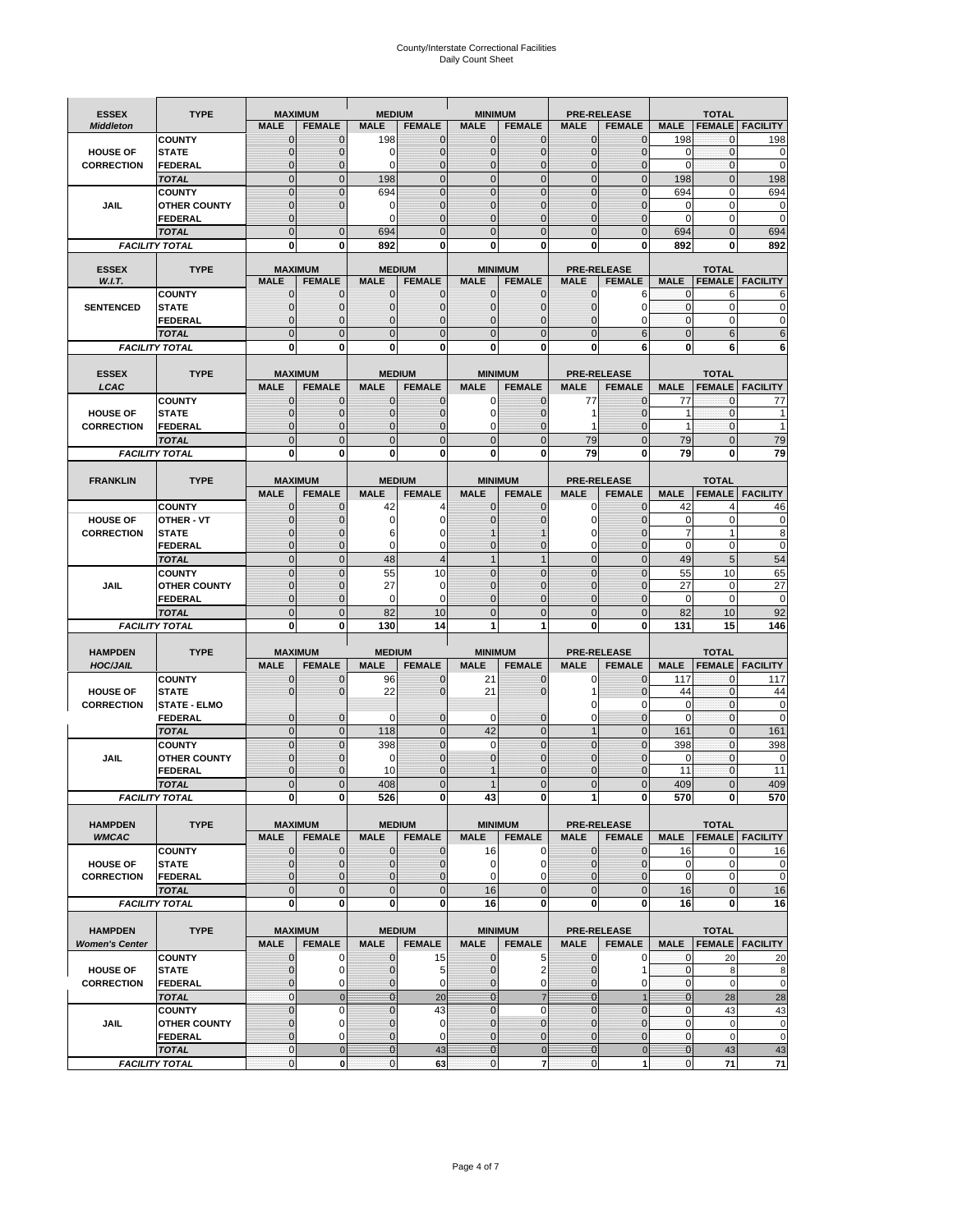| <b>HAMPSHIRE</b>                 | <b>TYPE</b>                           | <b>MAXIMUM</b>                |                     | <b>MEDIUM</b>      |                                | <b>MINIMUM</b>                |                              | <b>PRE-RELEASE</b>  |                                     | <b>TOTAL</b>        |                                |                        |  |
|----------------------------------|---------------------------------------|-------------------------------|---------------------|--------------------|--------------------------------|-------------------------------|------------------------------|---------------------|-------------------------------------|---------------------|--------------------------------|------------------------|--|
|                                  |                                       | <b>MALE</b>                   | <b>FEMALE</b>       | <b>MALE</b>        | <b>FEMALE</b>                  | <b>MALE</b>                   | <b>FEMALE</b>                | <b>MALE</b>         | <b>FEMALE</b>                       | <b>MALE</b>         | <b>FEMALE</b>                  | <b>FACILITY</b>        |  |
|                                  | <b>COUNTY</b>                         | $\mathbf 0$                   | $\overline{0}$      | 31                 | $\mathbf 0$                    | 6                             | $\mathbf{0}$                 |                     | $\overline{0}$                      | 38                  | 0                              | 38                     |  |
| <b>HOUSE OF</b>                  | <b>STATE</b>                          | $\Omega$                      | 0                   | 2                  | $\mathbf{0}$                   | 0                             | $\mathbf 0$                  | 5                   | 0                                   | 7                   | $\mathbf 0$                    | 7                      |  |
| <b>CORRECTION</b>                | <b>FEDERAL</b>                        | $\mathbf{0}$                  | 0                   | $\mathbf 0$        | $\mathbf{0}$                   | 0                             | $\mathbf{0}$                 | $\mathbf{0}$        | $\overline{0}$                      | $\mathbf 0$         | $\mathbf 0$                    | $\mathbf 0$            |  |
|                                  | <b>TOTAL</b>                          | $\overline{0}$                | $\mathbf 0$         | 33                 | $\overline{0}$                 | 6                             | $\mathbf 0$                  | $6\phantom{1}$      |                                     | 45                  | $\mathbf 0$                    | 45                     |  |
|                                  | <b>COUNTY</b>                         | 75                            | $\mathbf 0$         | $\mathbf 0$        | $\mathbf{0}$                   | $\overline{0}$                | $\overline{0}$               | $\overline{0}$      | $\mathbf 0$                         | 75                  | $\mathbf 0$                    | 75                     |  |
| JAIL                             | <b>OTHER COUNTY</b>                   | 0                             | $\overline{0}$      | $\overline{0}$     | $\mathbf{0}$                   | $\overline{0}$                | $\mathbf{0}$                 | 0                   | $\overline{0}$                      | $\mathbf 0$         | $\mathbf{0}$                   | $\pmb{0}$              |  |
|                                  | <b>FEDERAL</b>                        | $\mathbf 0$                   | $\overline{0}$      | 3                  | 0                              | $\overline{0}$                | $\overline{0}$               | $\mathbf{0}$        | $\overline{0}$                      | 3                   | $\mathbf 0$                    | 3                      |  |
|                                  | <b>TOTAL</b>                          | 75                            | $\overline{0}$      | 3                  | $\mathbf{0}$                   | 0                             | $\overline{0}$               | $\mathbf{0}$        |                                     | 78                  | $\mathbf 0$                    | 78                     |  |
|                                  | <b>FACILITY TOTAL</b>                 | 75                            | 0                   | 36                 | $\bf{0}$                       | 6                             | 0                            | 6                   |                                     | 123                 | 0                              | 123                    |  |
|                                  |                                       |                               |                     |                    |                                |                               |                              |                     |                                     |                     |                                |                        |  |
| <b>MIDDLESEX</b><br>E. Cambridge | <b>TYPE</b>                           | <b>MAXIMUM</b><br><b>MALE</b> | <b>FEMALE</b>       | <b>MALE</b>        | <b>MEDIUM</b><br><b>FEMALE</b> | <b>MINIMUM</b><br><b>MALE</b> | <b>FEMALE</b>                | <b>MALE</b>         | <b>PRE-RELEASE</b><br><b>FEMALE</b> | <b>MALE</b>         | <b>TOTAL</b><br><b>FEMALE</b>  | <b>FACILITY</b>        |  |
|                                  | <b>COUNTY</b>                         | 0                             | $\mathbf 0$         | $\mathbf 0$        | 0                              | 0                             | $\mathbf{0}$                 | $\mathbf 0$         | 0                                   | 0                   | $\mathbf{0}$                   | 0                      |  |
| <b>HOUSE OF</b>                  | <b>STATE</b>                          | $\pmb{0}$                     | $\mathbf{0}$        | $\mathbf 0$        | $\mathbf 0$                    | 0                             | $\mathbf{0}$                 | $\mathbf 0$         | 0                                   | $\mathbf 0$         | $\mathbf 0$                    | $\mathbf 0$            |  |
| <b>CORRECTION</b>                | <b>FEDERAL</b>                        | $\mathbf{0}$                  | $\mathbf{0}$        | $\mathbf 0$        | $\mathbf{O}$                   | 0                             | $\mathbf{0}$                 | $\mathbf{0}$        | $\mathbf 0$                         | $\mathbf 0$         | $\mathbf 0$                    | $\pmb{0}$              |  |
|                                  | <b>TOTAL</b>                          | $\mathbf{0}$                  | $\overline{0}$      | $\overline{0}$     | $\mathbf{0}$                   | $\overline{0}$                | $\mathbf{0}$                 | $\mathbf{0}$        | $\overline{0}$                      | $\overline{0}$      | $\overline{0}$                 | $\pmb{0}$              |  |
|                                  | <b>COUNTY</b>                         | $\mathbf{0}$                  | $\mathbf{0}$        | $\mathbf 0$        | $\mathbf{O}$                   | $\mathbf{0}$                  | $\mathbf{0}$                 | $\mathbf{O}$        | $\overline{0}$                      | $\mathbf 0$         | $\mathbf{0}$                   | $\mathbf 0$            |  |
| JAIL                             | <b>OTHER COUNTY</b>                   | $\Omega$                      | $\overline{0}$      | $\mathbf 0$        | $\Omega$                       | $\mathbf{0}$                  | $\mathbf{0}$                 | $\Omega$            | $\overline{0}$                      | $\mathbf 0$         | $\mathbf{0}$                   | $\mathbf 0$            |  |
|                                  | <b>FEDERAL</b>                        | $\mathbf{0}$                  | $\mathbf 0$         | $\mathbf 0$        | $\mathbf{O}$                   | 0                             | $\mathbf{0}$                 | $\mathbf{O}$        | 0                                   | $\mathbf 0$         | $\mathbf 0$                    | $\mathbf 0$            |  |
|                                  | <b>TOTAL</b>                          | $\mathbf{0}$                  | $\overline{0}$      | $\overline{0}$     | $\mathbf{0}$                   | $\mathbf 0$                   | $\mathbf 0$                  | $\mathbf{0}$        | $\overline{0}$                      | $\mathbf 0$         | $\overline{0}$                 | $\mathbf 0$            |  |
|                                  | <b>FACILITY TOTAL</b>                 | 0                             | 0                   | 0                  | 0                              | 0                             | 0                            | 0                   | 0                                   | 0                   | 0                              | $\bf{0}$               |  |
|                                  |                                       |                               |                     |                    |                                |                               |                              |                     |                                     |                     |                                |                        |  |
| <b>MIDDLESEX</b>                 | <b>TYPE</b>                           | <b>MAXIMUM</b>                |                     |                    | <b>MEDIUM</b>                  | <b>MINIMUM</b>                |                              |                     | <b>PRE-RELEASE</b>                  |                     | <b>TOTAL</b>                   |                        |  |
| <b>Billerica</b>                 |                                       | <b>MALE</b>                   | <b>FEMALE</b>       | <b>MALE</b>        | <b>FEMALE</b>                  | <b>MALE</b>                   | <b>FEMALE</b>                | <b>MALE</b>         | <b>FEMALE</b>                       | <b>MALE</b>         | <b>FEMALE</b>                  | <b>FACILITY</b>        |  |
|                                  | <b>COUNTY</b>                         | 0                             | $\overline{0}$      | 121                | $\mathbf 0$                    | 11                            | $\mathbf{0}$                 | 27                  | $\overline{0}$                      | 159                 | $\mathbf{0}$                   | 159                    |  |
| <b>HOUSE OF</b>                  | <b>STATE</b>                          |                               | $\overline{0}$      | 0                  | $\mathbf 0$                    | 0                             | $\overline{0}$               | 0                   | $\overline{0}$                      | 0<br>$\overline{0}$ | $\mathbf{0}$                   | 0<br>$\mathbf 0$       |  |
| <b>CORRECTION</b>                | FEDERAL                               | $\Omega$<br>$\mathbf{0}$      | 0<br>$\overline{0}$ | 0                  | $\mathbf{0}$<br>$\mathbf{0}$   | 0<br>11                       | $\mathbf{0}$<br>$\mathbf 0$  | $\mathbf 0$<br>27   | 0<br>$\overline{0}$                 |                     | $\mathbf 0$                    |                        |  |
|                                  | <b>TOTAL</b><br><b>COUNTY</b>         | $\Omega$                      | $\overline{0}$      | 121<br>391         | $\mathbf 0$                    | $\overline{0}$                | $\Omega$                     | $\mathbf{0}$        | $\overline{0}$                      | 159<br>391          | $\overline{0}$<br>$\mathbf{0}$ | 159<br>391             |  |
| JAIL                             | <b>OTHER COUNTY</b>                   | $\Omega$                      | 0                   | 0                  | $\overline{0}$                 | 0                             | $\mathbf{0}$                 | $\overline{0}$      | 0                                   | 0                   | $\mathbf{0}$                   | 0                      |  |
|                                  | <b>FEDERAL</b>                        | 0                             | $\overline{0}$      | $\mathbf 0$        | $\mathbf 0$                    | $\overline{0}$                | $\overline{0}$               | 0                   | $\overline{0}$                      | $\overline{0}$      | $\mathbf{0}$                   | $\mathbf 0$            |  |
|                                  | <b>TOTAL</b>                          | $\Omega$                      | $\mathbf 0$         | 391                | $\mathbf{0}$                   | $\mathbf 0$                   | $\mathbf 0$                  | $\mathbf{0}$        | $\overline{0}$                      | 391                 | $\mathbf 0$                    | 391                    |  |
|                                  | <b>FACILITY TOTAL</b>                 |                               | $\mathbf 0$         | 512                | $\bf{0}$                       | 11                            | 0                            | 27                  | 0                                   | 550                 | $\bf{0}$                       | 550                    |  |
|                                  |                                       |                               |                     |                    |                                |                               |                              |                     |                                     |                     |                                |                        |  |
|                                  |                                       |                               |                     |                    |                                |                               |                              |                     |                                     |                     |                                |                        |  |
| <b>NORFOLK</b>                   | <b>TYPE</b>                           | <b>MAXIMUM</b>                |                     |                    | <b>MEDIUM</b>                  | <b>MINIMUM</b>                |                              |                     | <b>PRE-RELEASE</b>                  |                     | <b>TOTAL</b>                   |                        |  |
| Dedham / RT 128                  |                                       | <b>MALE</b>                   | <b>FEMALE</b>       | <b>MALE</b>        | <b>FEMALE</b>                  | <b>MALE</b>                   | <b>FEMALE</b>                | <b>MALE</b>         | <b>FEMALE</b>                       | <b>MALE</b>         | <b>FEMALE</b>                  | <b>FACILITY</b>        |  |
|                                  | <b>COUNTY</b>                         | $\Omega$                      | $\overline{0}$      | 73                 | 0                              | 0                             | $\mathbf 0$                  | 17                  | $\overline{0}$                      | 90                  | 0                              | 90                     |  |
| <b>HOUSE OF</b>                  | <b>STATE</b>                          | $\Omega$                      | $\overline{0}$      | $\mathbf 0$        | $\mathbf{0}$                   | 0                             | $\overline{0}$               | 0                   | $\overline{0}$                      | 0                   | 0                              | $\mathbf 0$            |  |
| <b>CORRECTION</b>                | <b>FEDERAL</b>                        | $\Omega$                      | 0                   | 0                  | $\mathbf{0}$                   | 0                             | $\mathbf 0$                  | 0                   | 0                                   | $\mathbf 0$         | $\mathbf 0$                    | $\mathbf 0$            |  |
|                                  | <b>TOTAL</b>                          | $\Omega$                      | $\overline{0}$      | 73                 | $\mathbf{0}$                   | $\mathbf 0$                   | $\mathbf 0$                  | 17                  | $\overline{0}$                      | 90                  | $\mathbf 0$                    | 90                     |  |
|                                  | <b>COUNTY</b>                         | $\Omega$                      | $\overline{0}$      | 185                | $\mathbf 0$                    | $\overline{0}$                | $\overline{0}$               | $\mathbf{0}$        | $\overline{0}$                      | 185                 | $\mathbf 0$                    | 185                    |  |
| JAIL                             | INS                                   | $\mathbf{0}$                  | 0                   | 0                  | $\overline{0}$                 | 0                             | $\mathbf{0}$                 | $\overline{0}$      | 0                                   | 0                   | 0                              | 0                      |  |
|                                  | <b>FEDERAL</b>                        | $\Omega$                      | $\overline{0}$      | 53                 | $\mathbf 0$                    | $\overline{0}$                | $\overline{0}$               | 0                   | $\overline{0}$                      | 53                  | $\mathbf{0}$                   | 53                     |  |
|                                  | <b>TOTAL</b>                          | $\mathbf{0}$                  | $\overline{0}$      | 238                | $\mathbf{0}$                   | $\overline{0}$                | $\overline{0}$               | $\Omega$            | $\overline{0}$                      | 238                 | $\overline{0}$                 | 238                    |  |
|                                  | <b>FACILITY TOTAL</b>                 | $\mathbf 0$                   | $\mathbf 0$         | 311                | 0                              | 0                             | 0                            | 17                  | 0                                   | 328                 | $\bf{0}$                       | 328                    |  |
| <b>NORFOLK</b>                   |                                       | <b>MAXIMUM</b>                |                     |                    |                                | <b>MINIMUM</b>                |                              |                     | <b>PRE-RELEASE</b>                  |                     |                                |                        |  |
| <b>Braintree</b>                 | <b>TYPE</b>                           | <b>MALE</b>                   | <b>FEMALE</b>       | <b>MALE</b>        | <b>MEDIUM</b><br><b>FEMALE</b> | <b>MALE</b>                   | <b>FEMALE</b>                | <b>MALE</b>         | <b>FEMALE</b>                       | <b>MALE</b>         | <b>TOTAL</b><br><b>FEMALE</b>  | <b>FACILITY</b>        |  |
|                                  | <b>COUNTY</b>                         | $\mathbf{0}$                  | 0                   |                    | $\mathbf{0}$                   | 0                             | $\mathbf 0$                  | 0                   | 0                                   | 0                   | 0                              | 0                      |  |
| <b>HOUSE OF</b>                  | <b>STATE</b>                          | $\Omega$                      | $\overline{0}$      |                    | $\overline{0}$                 | $\Omega$                      | $\Omega$                     | $\overline{0}$      | $\overline{0}$                      | $\mathbf{0}$        | 0                              | $\Omega$               |  |
| <b>CORRECTION</b>                | FEDERAL                               | $\mathbf 0$                   | 0                   | 0                  | $\mathbf 0$                    | $\pmb{0}$                     | $\mathbf{0}$                 | $\mathbf 0$         | 0                                   | $\pmb{0}$           | 0                              | $\mathbf 0$            |  |
|                                  | <b>TOTAL</b>                          | $\overline{0}$                | 0                   | 0                  | $\mathbf{0}$                   | 0                             | $\mathbf 0$                  | $\overline{0}$      | 0                                   | $\mathbf 0$         | $\mathbf 0$                    | $\mathbf 0$            |  |
|                                  | <b>FACILITY TOTAL</b>                 | $\bf{0}$                      | $\bf{0}$            | 0                  | 0                              | $\mathbf{0}$                  | $\mathbf{0}$                 | 0                   | 0                                   | $\mathbf 0$         | 0                              | $\mathbf 0$            |  |
|                                  |                                       |                               |                     |                    |                                |                               |                              |                     |                                     |                     |                                |                        |  |
| <b>PLYMOUTH</b>                  | <b>TYPE</b>                           |                               | <b>MAXIMUM</b>      |                    | <b>MEDIUM</b>                  |                               | <b>MINIMUM</b>               |                     | PRE-RELEASE                         |                     | <b>TOTAL</b>                   |                        |  |
|                                  |                                       | <b>MALE</b>                   | <b>FEMALE</b>       | <b>MALE</b>        | <b>FEMALE</b>                  | <b>MALE</b>                   | <b>FEMALE</b>                | <b>MALE</b>         | <b>FEMALE</b>                       | <b>MALE</b>         |                                | <b>FEMALE FACILITY</b> |  |
|                                  | <b>COUNTY</b>                         | $\mathbf{0}$                  | $\mathbf{0}$        | 71                 | $\mathbf{0}$                   | 0                             | $\mathbf 0$                  | $\mathbf 0$         | $\overline{0}$                      | 71                  | $\mathbf 0$                    | 71                     |  |
| <b>HOUSE OF</b>                  | <b>STATE</b>                          | $\mathbf{0}$                  | 0                   | 33                 | $\mathbf{0}$                   | 0                             | $\pmb{0}$                    | $\mathbf 0$         | $\overline{0}$                      | 33                  | $\mathbf{0}$                   | 33                     |  |
| <b>CORRECTION</b>                | <b>FEDERAL</b>                        | $\Omega$                      | 0                   | 0                  | $\mathbf{0}$                   | 0                             | $\mathbf{0}$                 | $\mathbf{0}$        | 0                                   | 0                   | $\mathbf{0}$                   | $\mathbf 0$            |  |
|                                  | <b>DYS</b>                            | $\mathbf{0}$                  | 0                   | $\mathbf 0$        | $\mathbf 0$                    | 0                             | $\mathbf{0}$                 | $\mathbf 0$         | $\overline{0}$                      | $\mathbf 0$         | $\mathbf{0}$                   | $\mathbf 0$            |  |
|                                  | <b>TOTAL</b>                          | $\mathbf 0$                   | $\mathbf 0$         | 104                | $\mathbf 0$                    | $\mathbf 0$                   | $\mathbf 0$                  | $\mathbf 0$         | $\mathbf 0$                         | 104                 | $\mathbf 0$                    | 104                    |  |
|                                  | <b>COUNTY</b>                         | $\overline{0}$                | $\mathbf 0$         | 195                | $\mathbf{0}$                   | $\mathbf 0$                   | $\mathbf 0$                  | $\pmb{0}$           | $\mathbf 0$                         | 195                 | $\mathbf{0}$                   | 195                    |  |
| <b>JAIL</b>                      | <b>OTHER COUNTY</b><br><b>FEDERAL</b> | $\mathbf{0}$<br>$\Omega$      | 0<br>0              | 118                | $\overline{0}$<br>$\mathbf 0$  | 0<br>0                        | $\mathbf{0}$<br>$\mathbf{0}$ | $\overline{0}$<br>0 | $\overline{0}$<br>0                 | 118<br>183          | $\mathbf{0}$<br>$\mathbf 0$    | 118                    |  |
|                                  | 52A's                                 | $\Omega$                      | $\overline{0}$      | 183<br>$\mathbf 0$ | $\mathbf{0}$                   | $\overline{0}$                | $\mathbf 0$                  | $\overline{0}$      | $\overline{0}$                      | $\mathbf 0$         | $\mathbf 0$                    | 183<br>$\mathbf 0$     |  |
|                                  | Non 52A's                             | $\mathbf{0}$                  | 0                   | 0                  | $\mathbf{0}$                   | $\overline{0}$                | $\mathbf 0$                  | $\mathbf 0$         | 0                                   | 0                   | 0                              | $\mathbf 0$            |  |
|                                  | <b>TOTAL</b>                          | $\overline{0}$                | $\overline{0}$      | 496                | $\overline{0}$                 | $\overline{0}$                | $\mathbf{0}$                 | $\mathbf{0}$        | $\overline{0}$                      | 496                 | $\overline{0}$                 | 496                    |  |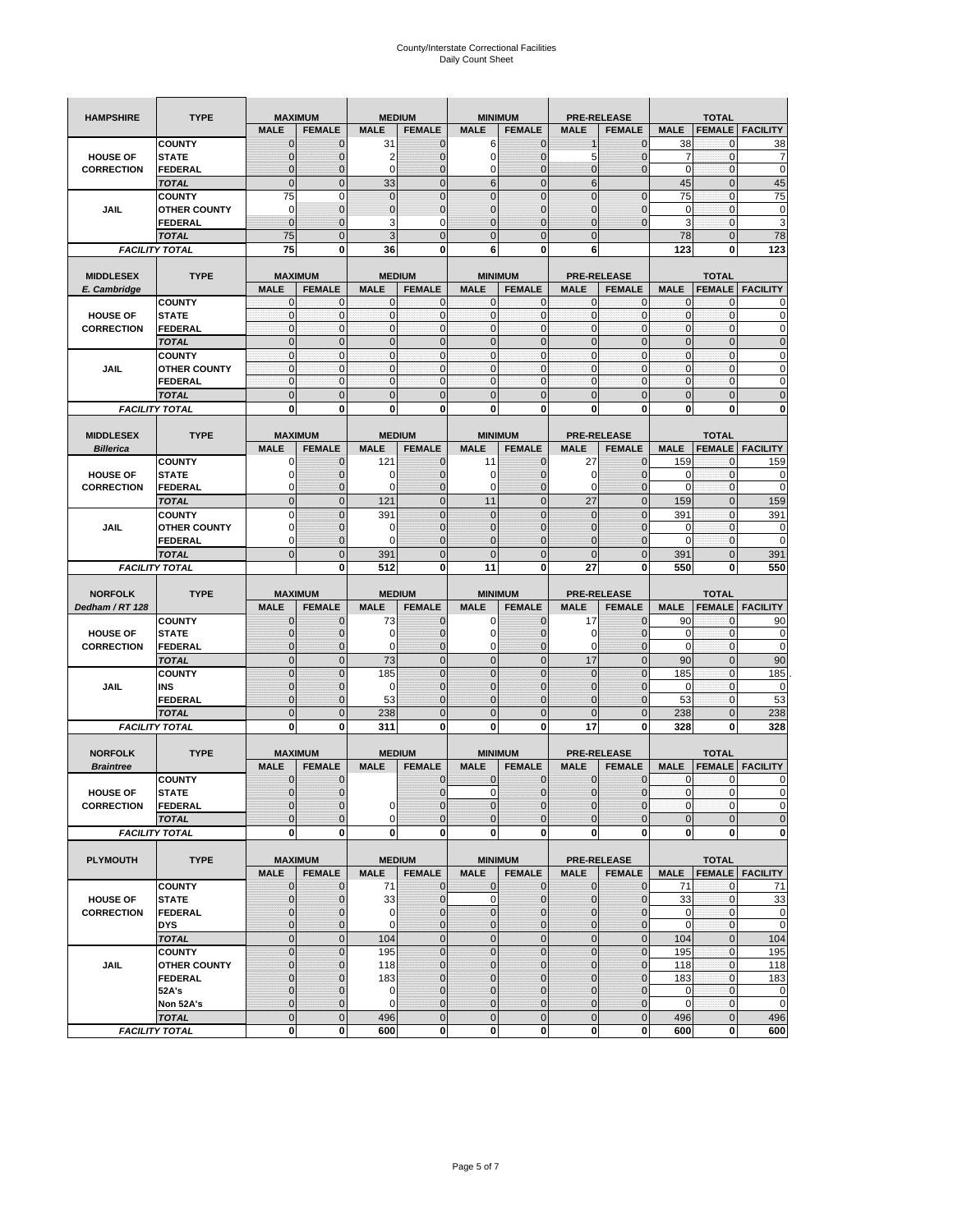# County/Interstate Correctional Facilities Daily Count Sheet

| <b>SUFFOLK</b>        | <b>TYPE</b>           |                              | <b>MAXIMUM</b> |               | <b>MEDIUM</b>  |                | <b>MINIMUM</b> |                | <b>PRE-RELEASE</b> |             | <b>TOTAL</b>  |                 |
|-----------------------|-----------------------|------------------------------|----------------|---------------|----------------|----------------|----------------|----------------|--------------------|-------------|---------------|-----------------|
| <b>Nashua Street</b>  |                       | <b>MALE</b>                  | <b>FEMALE</b>  | <b>MALE</b>   | <b>FEMALE</b>  | <b>MALE</b>    | <b>FEMALE</b>  | <b>MALE</b>    | <b>FEMALE</b>      | <b>MALE</b> | <b>FEMALE</b> | <b>FACILITY</b> |
|                       | <b>COUNTY</b>         | $\Omega$                     | $\mathbf{0}$   | 397           | $\Omega$       | $\mathbf{0}$   | $\Omega$       | $\Omega$       | $\Omega$           | 397         | $\Omega$      | 397             |
| <b>JAIL</b>           | <b>OTHER COUNTY</b>   | $\Omega$                     | 0              | $\Omega$      | 0              | $\mathbf{0}$   | $\Omega$       | $\Omega$       | $\Omega$           | $\Omega$    | $\Omega$      | 0               |
|                       | <b>FEDERAL</b>        | $\Omega$                     | $\Omega$       | $\Omega$      | $\Omega$       | $\mathbf{0}$   | $\Omega$       | $\Omega$       | $\Omega$           | $\Omega$    | $\Omega$      | $\Omega$        |
|                       | <b>TOTAL</b>          | $\Omega$                     | $\mathbf 0$    | 397           | $\overline{0}$ | $\mathbf{0}$   | $\mathbf{0}$   | $\mathbf{0}$   | $\Omega$           | 397         | $\Omega$      | 397             |
|                       | <b>FACILITY TOTAL</b> | 0                            | 0              | 397           | $\bf{0}$       | <sub>0</sub>   | 0              | $\mathbf{0}$   | 0                  | 397         | 0             | 397             |
|                       |                       |                              |                |               |                |                |                |                |                    |             |               |                 |
| <b>SUFFOLK</b>        | <b>TYPE</b>           | <b>MAXIMUM</b>               |                | <b>MEDIUM</b> |                |                | <b>MINIMUM</b> |                | <b>PRE-RELEASE</b> |             | <b>TOTAL</b>  |                 |
| South Bay             |                       | <b>MALE</b>                  | <b>FEMALE</b>  | <b>MALE</b>   | <b>FEMALE</b>  | <b>MALE</b>    | <b>FEMALE</b>  | <b>MALE</b>    | <b>FEMALE</b>      | <b>MALE</b> | <b>FEMALE</b> | <b>FACILITY</b> |
|                       | <b>COUNTY</b>         | $\Omega$                     | $\mathbf{0}$   | 328           | 145            | $\mathbf{0}$   | $\mathbf{0}$   | 5              | 2                  | 333         | 147           | 480             |
| <b>HOUSE OF</b>       | <b>STATE</b>          |                              | $\mathbf{0}$   | $\Omega$      |                | $\Omega$       | O              | $\Omega$       | $\Omega$           | $\Omega$    |               | 1               |
| <b>CORRECTION</b>     | <b>FEDERAL</b>        | $\Omega$                     | $\mathbf{0}$   | $\Omega$      | $\Omega$       | $\mathbf{0}$   | $\mathbf{0}$   | $\Omega$       | 0                  | $\Omega$    | $\Omega$      | $\Omega$        |
|                       | <b>TOTAL</b>          | $\Omega$                     | $\overline{0}$ | 328           | 146            | $\overline{0}$ | $\mathbf{0}$   | 5              | $\overline{2}$     | 333         | 148           | 481             |
|                       | <b>FACILITY TOTAL</b> | 0                            | 0              | 328           | 146            | <sub>0</sub>   | $\bf{0}$       | 5              | $\overline{2}$     | 333         | 148           | 481             |
|                       |                       |                              |                |               |                |                |                |                |                    |             |               |                 |
| <b>WORCESTER</b>      |                       |                              | <b>MAXIMUM</b> |               | <b>MEDIUM</b>  |                | <b>MINIMUM</b> |                | <b>PRE-RELEASE</b> |             | <b>TOTAL</b>  |                 |
|                       |                       | <b>MALE</b>                  | <b>FEMALE</b>  | <b>MALE</b>   | <b>FEMALE</b>  | <b>MALE</b>    | <b>FEMALE</b>  | <b>MALE</b>    | <b>FEMALE</b>      | <b>MALE</b> | <b>FEMALE</b> | <b>FACILITY</b> |
|                       | <b>COUNTY</b>         |                              |                |               |                |                |                |                |                    | 173         | $\Omega$      | 173             |
| <b>HOUSE OF</b>       | <b>STATE</b>          |                              |                |               |                |                |                |                |                    | 0           | 0             | 0               |
| <b>CORRECTION</b>     | <b>FEDERAL</b>        |                              |                |               |                |                |                |                |                    | $\Omega$    | $\Omega$      | $\Omega$        |
|                       | <b>TOTAL</b>          | U                            | $\Omega$       | $\Omega$      | $\mathbf 0$    | $\Omega$       | $\Omega$       | $\Omega$       | $\Omega$           | 173         | $\Omega$      | 173             |
|                       | <b>COUNTY</b>         |                              |                |               |                |                |                |                |                    | 360         | $\Omega$      | 360             |
| <b>JAIL</b>           | <b>OTHER COUNTY</b>   |                              |                |               |                |                |                |                |                    | 0           | 0             | 0               |
|                       | FEDERAL               |                              |                |               |                |                |                |                |                    | $\Omega$    | $\Omega$      | $\Omega$        |
|                       | <b>TOTAL</b>          | $\cap$                       | $\Omega$       | $\Omega$      | $\mathbf{0}$   | $\mathbf{0}$   | $\mathbf{0}$   | $\overline{0}$ | $\Omega$           | 360         | $\Omega$      | 360             |
|                       | <b>FACILITY TOTAL</b> | $\Omega$                     | $\mathbf 0$    | $\Omega$      | 0              | 0              | $\mathbf{0}$   | $\mathbf 0$    | 0                  | 533         | O             | 533             |
|                       |                       |                              |                |               |                |                |                |                |                    |             |               |                 |
| <b>FEDERAL BUREAU</b> |                       | <b>STATE</b>                 |                |               |                |                |                |                |                    |             |               |                 |
| OF PRISONS            | <b>TYPE</b>           | <b>TOTAL</b><br><b>STATE</b> | 11             |               |                |                |                |                |                    |             |               |                 |
| <b>DYS</b>            | <b>TYPE</b>           | <b>TOTAL</b>                 | $\mathbf{1}$   |               |                |                |                |                |                    |             |               |                 |
|                       |                       | <b>STATE</b>                 |                |               |                |                |                |                |                    |             |               |                 |
| <b>INTERSTATES</b>    | <b>TYPE</b>           | <b>TOTAL</b>                 | 78             |               |                |                |                |                |                    |             |               |                 |

\*Data for county facilities is provided by the MA County Sheriffs.